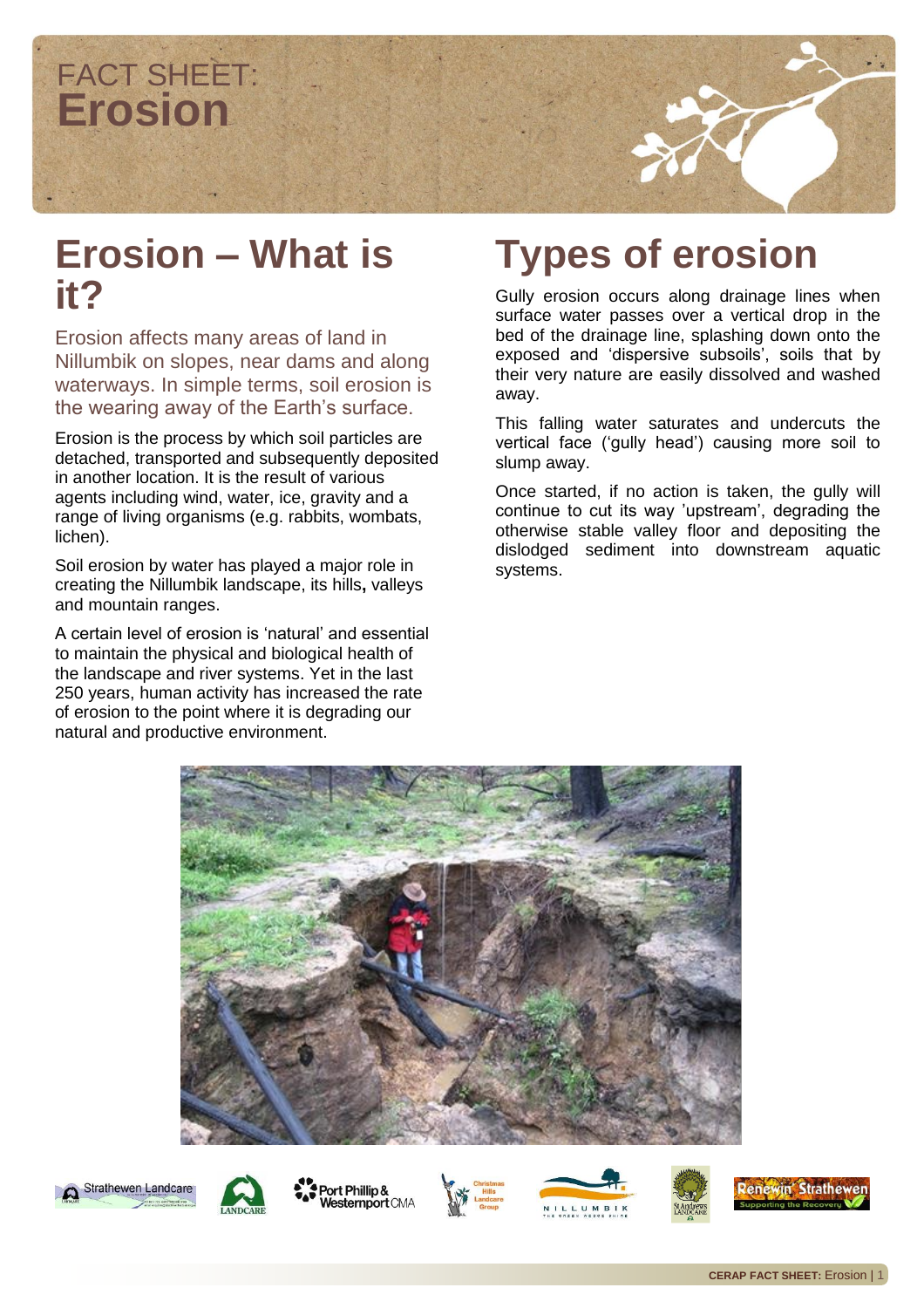**Tunnel erosion** is similar to gully erosion although the process happens 'underground' i.e. within the subsoil.

Tunnel erosion may not become evident until the tunnel becomes large enough to cause the covering topsoil to collapse, typically causing localised 'sink-holes' to open up (sometimes beneath the unwitting legs of a prize horse).

Tunnel erosion is prevalent in situations where:

- the subsoil clay layer is dispersive in nature and lies on a gradient which is sufficient to drive the flow of water sideways, through cracks which eventually erode away to form tunnels
- there is a regular supply of water (even just a frequent trickle) that has found an easy way to access the dispersive subsoil e.g. via a rabbit hole or from the base of a leaking dam.



Tunnel erosion can be detected by looking for signs of surface collapse or sink holes. But before collapse occurs, tunnels can be identified by noticing concentrated flows of water coming out of 'exit holes' (especially after heavy rain) or looking for localised deposits of fine clays on the soil surface just below a suspected exit hole.

**Sheet erosion** is the removal of soil in layers caused by the impact of raindrops and surface flow. It results in loss of the finest soil particles that contain most of the available nutrients and organic matter in the soil.

Soil loss is so gradual that you may not even notice it at first but the cumulative impact accounts for large soil losses. (DPI 1999).

Sheet erosion can be avoided by:

- maintaining a healthy cover of vegetation across the landscape
- adopting land management options that increase topsoil health and depth.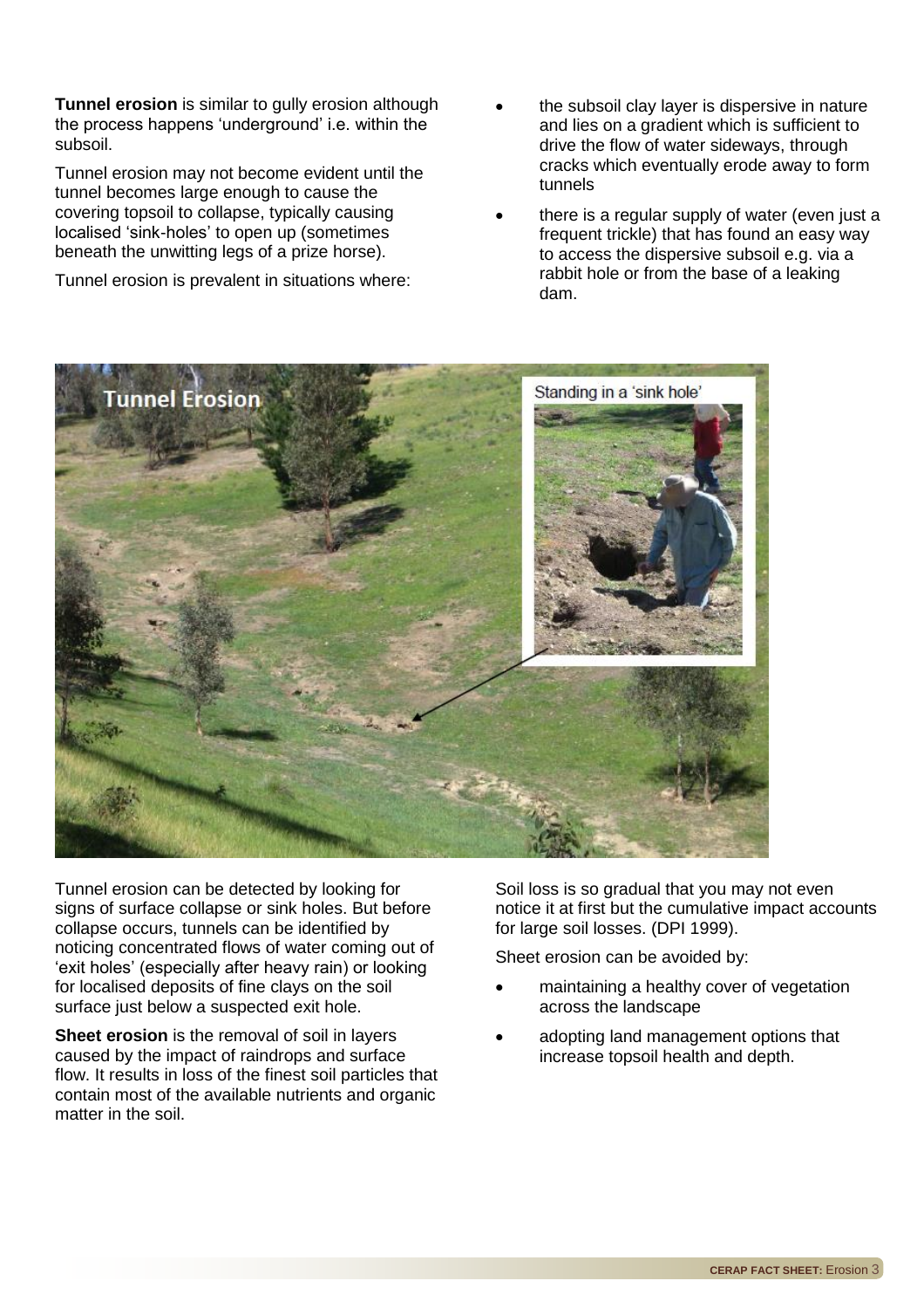## **Erosion in Nillumbik**

Nillumbik soils are typically highly prone to erosion on account of the following factors.

- Naturally shallow topsoils, with subsequent low water-holding capacity and high rainfall runoff rates (especially noted post 2009 bushfires).
- Naturally dispersive subsoils that readily lose structure upon wetting, after which the dislodged particles are easily washed away.

A history of land use options that have depleted the topsoil, altered water-flow patterns and provided easy access paths for water to reach the erosion-prone subsoil (e.g. vegetation clearance, rabbit infestation, overgrazing and a range of earthworks that have disrupted and concentrated the surface flow of water).